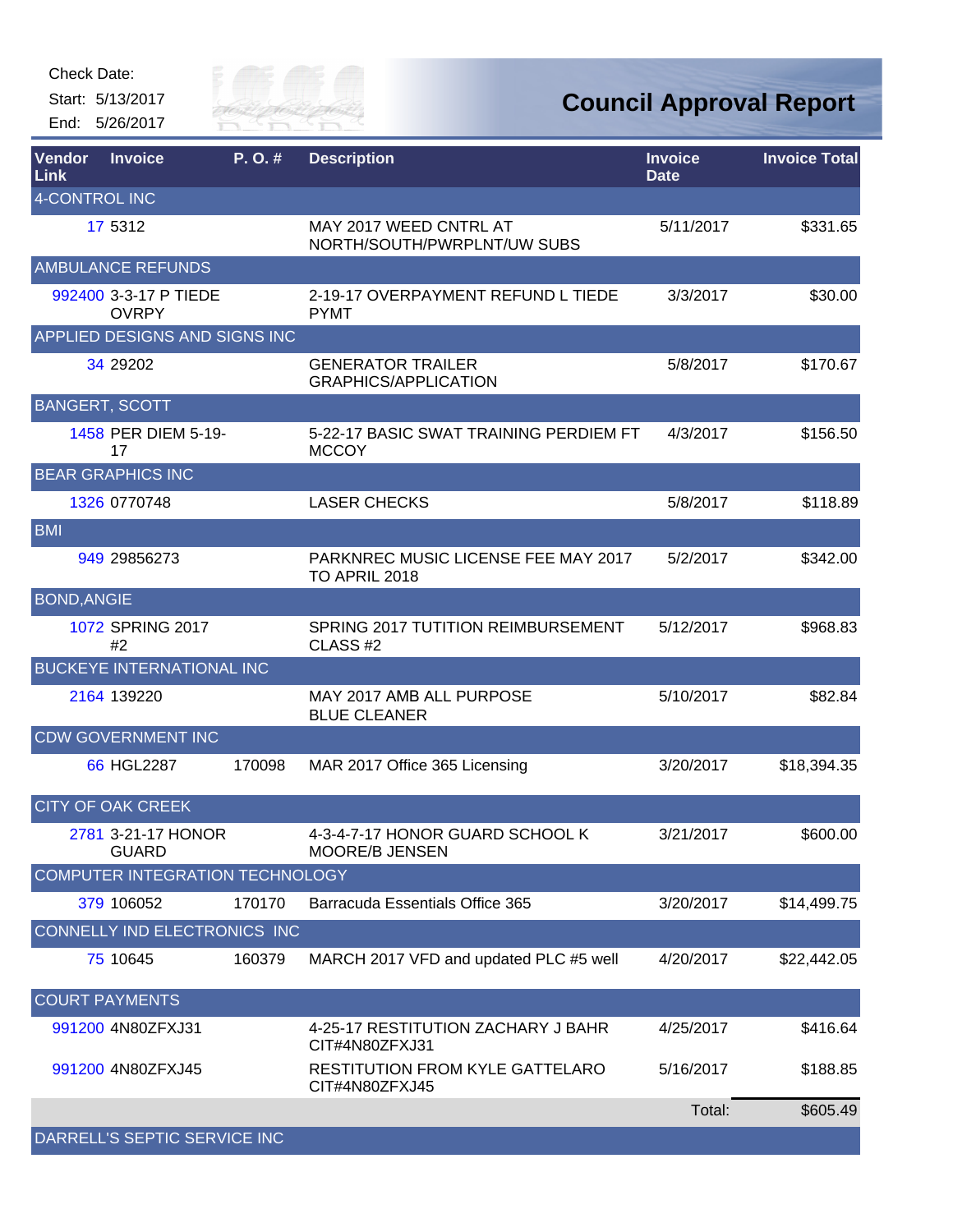Start: 5/13/2017

End: 5/26/2017



| Vendor<br>Link       | <b>Invoice</b>                    | P.O.#  | <b>Description</b>                                           | <b>Invoice</b><br><b>Date</b> | <b>Invoice Total</b> |
|----------------------|-----------------------------------|--------|--------------------------------------------------------------|-------------------------------|----------------------|
|                      | 85 49527                          |        | PUMPING-432 S APOLLO RD                                      | 5/9/2017                      | \$300.00             |
|                      | 85 24870                          |        | 5-10-17 RENTAL GRND BRKNG ST CROIX<br><b>INCUBATOR BLDG</b>  | 5/15/2017                     | \$85.00              |
|                      | 85 24869                          |        | 5-8 to 5-13-17 RSTRM RNTL SPRING<br><b>CLEANUP PW GARAGE</b> | 5/15/2017                     | \$85.00              |
|                      | 85 49593                          |        | 5-16-17 PUMPING SERVICES 432 APOLLO<br><b>RD</b>             | 5/16/2017                     | \$775.00             |
|                      |                                   |        |                                                              | Total:                        | \$1,245.00           |
|                      | <b>DESIGNER PROPERTIES</b>        |        |                                                              |                               |                      |
|                      | 468 MAY 2017<br><b>SOLAR</b>      |        | MAY SOLAR PYMT 702 TROY ST DSGNR<br>PROPERTIES 9364-00       | 5/8/2017                      | \$120.14             |
|                      | <b>DIGGERS HOTLINE INC</b>        |        |                                                              |                               |                      |
|                      | 93 1224                           |        | 03-21-2017 AM SAFETY MEETING                                 | 5/5/2017                      | \$377.90             |
| <b>EFTPS</b>         |                                   |        |                                                              |                               |                      |
|                      | 7 CP220                           |        | DEC 31, 2016 941 CORRECTION 39-6005590                       | 5/1/2017                      | \$306.94             |
|                      | <b>ENTERPRISE FM TRUST</b>        |        |                                                              |                               |                      |
|                      | 456 FBN3236660                    | 170035 | MAY 2017 POOL CAR LEASE AND MAINTE                           | 5/3/2017                      | \$1,151.93           |
| <b>EXPERIAN</b>      |                                   |        |                                                              |                               |                      |
|                      | 2562 cd1801003202                 |        | APRIL 2017 SERVICES PAYMENT                                  | 4/28/2017                     | \$25.00              |
|                      | <b>EXPRESS PERSONNEL SERVICES</b> |        |                                                              |                               |                      |
|                      | 109 18839678                      | 170085 | WK 4/30-GIS TECHS 5hrs                                       | 5/2/2017                      | \$85.78              |
|                      | 109 18839677                      | 170120 | WK 4/30 R.SEIVERT 40hrs                                      | 5/2/2017                      | \$730.00             |
|                      | 109 18869017                      | 170120 | SEASONAL LABOR BLDG MAINT 15hrs<br><b>WEEK OF 5-7-17</b>     | 5/9/2017                      | \$295.65             |
|                      | 109 18869018                      | 170120 | SEASONAL LABOR MAINTENANCE 40hrs<br><b>WEEK OF 5-7-17</b>    | 5/9/2017                      | \$730.00             |
|                      | 109 18869019                      | 170085 | WK 5-7-17 GIS TECH 1.5hrs                                    | 5/9/2017                      | \$23.00              |
|                      |                                   |        |                                                              | Total:                        | \$1,864.43           |
|                      | FREEMAN, JAMES                    |        |                                                              |                               |                      |
|                      | 389 MAY 2017<br><b>SOLAR</b>      |        | MAY SOLAR PYMT 126 1/2 S MAIN ST<br><b>FREEMAN 9363-00</b>   | 5/8/2017                      | \$124.64             |
| <b>GRACE PAULSON</b> |                                   |        |                                                              |                               |                      |
|                      | 937 MAY 2017<br><b>SOLAR</b>      |        | RFMU SOLAR PYMT G PAULSON 1036 CTY<br>RD M 5856-00           | 5/8/2017                      | \$82.96              |
|                      | HANTEN BROADCASTING COMPANY INC   |        |                                                              |                               |                      |
|                      | 306 APR17                         |        | MAY2017 SPORTSCASTERS CLUB                                   | 4/30/2017                     | \$60.00              |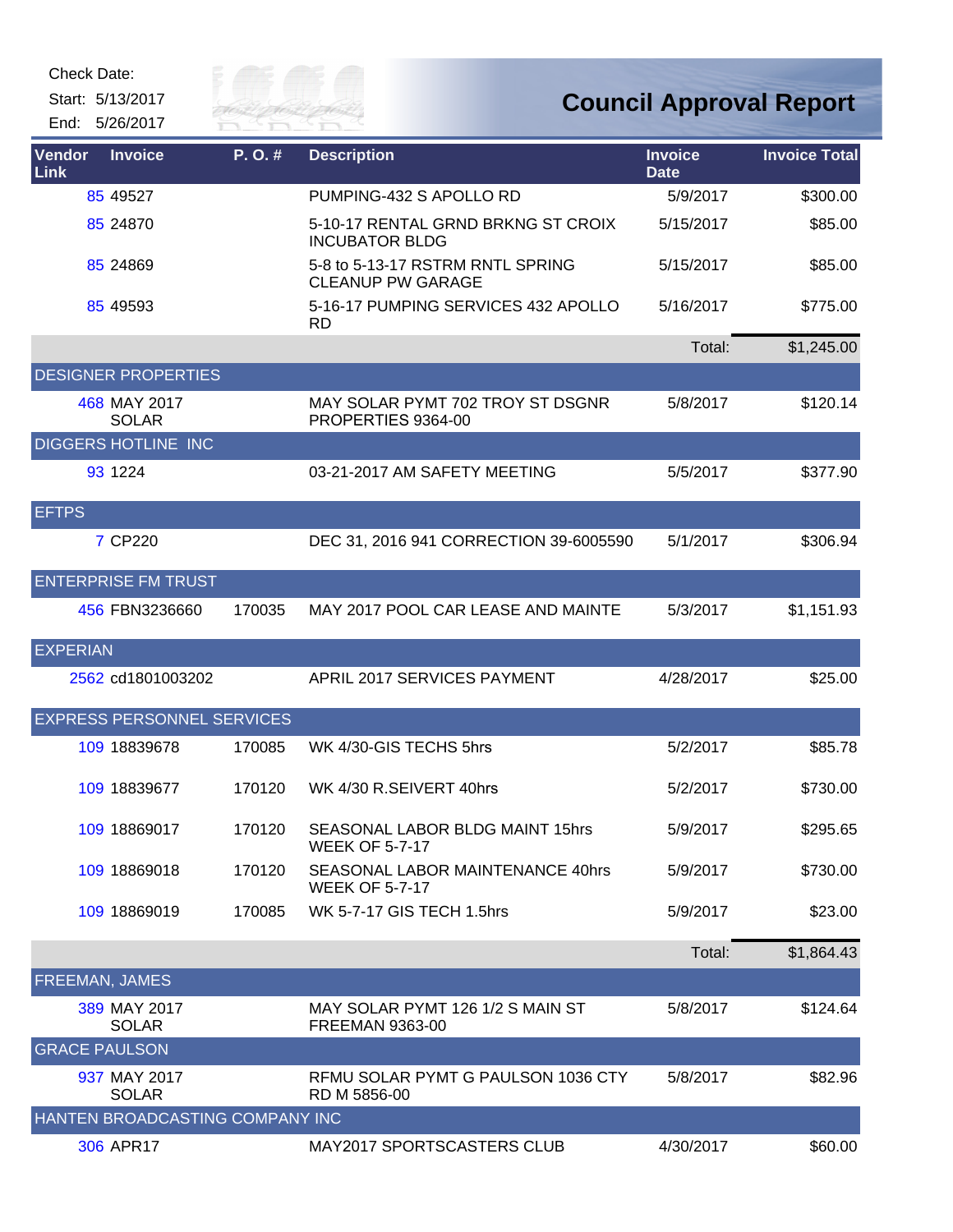| Check Date:           |                                              |                               |                                                                               |                               |                                |
|-----------------------|----------------------------------------------|-------------------------------|-------------------------------------------------------------------------------|-------------------------------|--------------------------------|
|                       | Start: 5/13/2017<br>End: 5/26/2017           | City of <b>c</b><br>River Fai |                                                                               |                               | <b>Council Approval Report</b> |
| Vendor<br>Link        | <b>Invoice</b>                               | P.O.#                         | <b>Description</b>                                                            | <b>Invoice</b><br><b>Date</b> | <b>Invoice Total</b>           |
| <b>HAUSLER, JASON</b> |                                              |                               |                                                                               |                               |                                |
|                       | 671 4-17-17<br><b>MILEAGE</b><br><b>RMBR</b> |                               | FIRE TRAINING RMBRSMNT MILEAGE TO/<br>FROM MENOMONIE UWEXTENSION              | 4/17/2017                     | \$45.00                        |
|                       | HUEBSCH LAUNDRY COMPANY                      |                               |                                                                               |                               |                                |
|                       | 146 3865835                                  | 170033                        | WEEK OF 5-3-17 HUEBSCH PW UNIFORMS                                            | 5/3/2017                      | \$132.31                       |
| I & S GROUP, INC      |                                              |                               |                                                                               |                               |                                |
|                       | 2787 41831                                   | 170130                        | Thru April17-Glen Park - Preliminary Design                                   | 4/30/2017                     | \$18,137.80                    |
|                       | <b>INTERSTATE CAPITAL CORP</b>               |                               |                                                                               |                               |                                |
|                       | 2634 6562                                    | 170117                        | WK 5/7/17 GIS INTERN 35 hrs                                                   | 5/10/2017                     | \$666.35                       |
|                       | 2634 6592                                    | 170117                        | WK 5-14-17 GIS INTERN 40hrs                                                   | 5/17/2017                     | \$761.54                       |
|                       |                                              |                               |                                                                               | Total:                        | \$1,427.89                     |
|                       | JFTCO, INC (FABICK)                          |                               |                                                                               |                               |                                |
|                       | 2276 281298                                  | 170123                        | <b>MAY 2017 GENERATOR FOR LIFT STATIONS</b>                                   | 5/9/2017                      | \$29,999.00                    |
|                       | <b>KRAUSE POWER ENGINEERING LLC</b>          |                               |                                                                               |                               |                                |
|                       | 171 5-6-17                                   | 150223                        | <b>DESIGN SRVCS PWRPLNT / SOUTHFORK</b><br>SUB RLY/SWTCHGR THROUGH MAY 4 2017 | 5/6/2017                      | \$46,599.83                    |
| <b>KWIK TRIP</b>      |                                              |                               |                                                                               |                               |                                |
|                       | 172 APR2017GAS                               |                               | APRIL 2017 FUEL                                                               | 5/1/2017                      | \$7,001.99                     |
|                       | LEAGUE OF MINNESOTA CITIES                   |                               |                                                                               |                               |                                |
|                       | 660 255573                                   |                               | DEPUTY CLERK POSITION<br>ADVERTISEMENTS 4-14-5-7-17                           | 5/5/2017                      | \$246.42                       |
|                       | LOFFLER COMPANIES INC                        |                               |                                                                               |                               |                                |
|                       | 182 2514540                                  |                               | ENG SAVIN/MAY BASE CONTRACT/APR<br><b>OVERAGE</b>                             | 5/3/2017                      | \$89.17                        |
|                       | 182 330598764                                |                               | MAY AMB COPIER BASE PAYMENT / APRIL<br><b>OVERAGE</b>                         | 5/11/2017                     | \$153.59                       |
|                       |                                              |                               |                                                                               | Total:                        | \$242.76                       |
|                       |                                              |                               | MIDAMERICA ADMINISTRATIVE & RETIREMENT SOLUTIONS                              |                               |                                |
|                       | 500 MAR000000388<br>0                        |                               | 4TH QTR 2016 HRA PROCESSING FEES                                              | 4/27/2017                     | \$470.00                       |
|                       | MINNESOTA CENTER FOR BOOK ARTS               |                               |                                                                               |                               |                                |
|                       | 2878 YCP062917                               |                               | 6-29-17 BOOK ART WORKSHOP                                                     | 5/5/2017                      | \$395.00                       |
|                       | MSA PROFESSIONAL SERVICES, INC.              |                               |                                                                               |                               |                                |
|                       | 1284 R07949009.0#1 160142<br>4               |                               | <b>ENGINEERING &amp; CONSTRUCTION MGMT</b><br>THROUGH APRIL 2017              | 5/12/2017                     | \$4,003.57                     |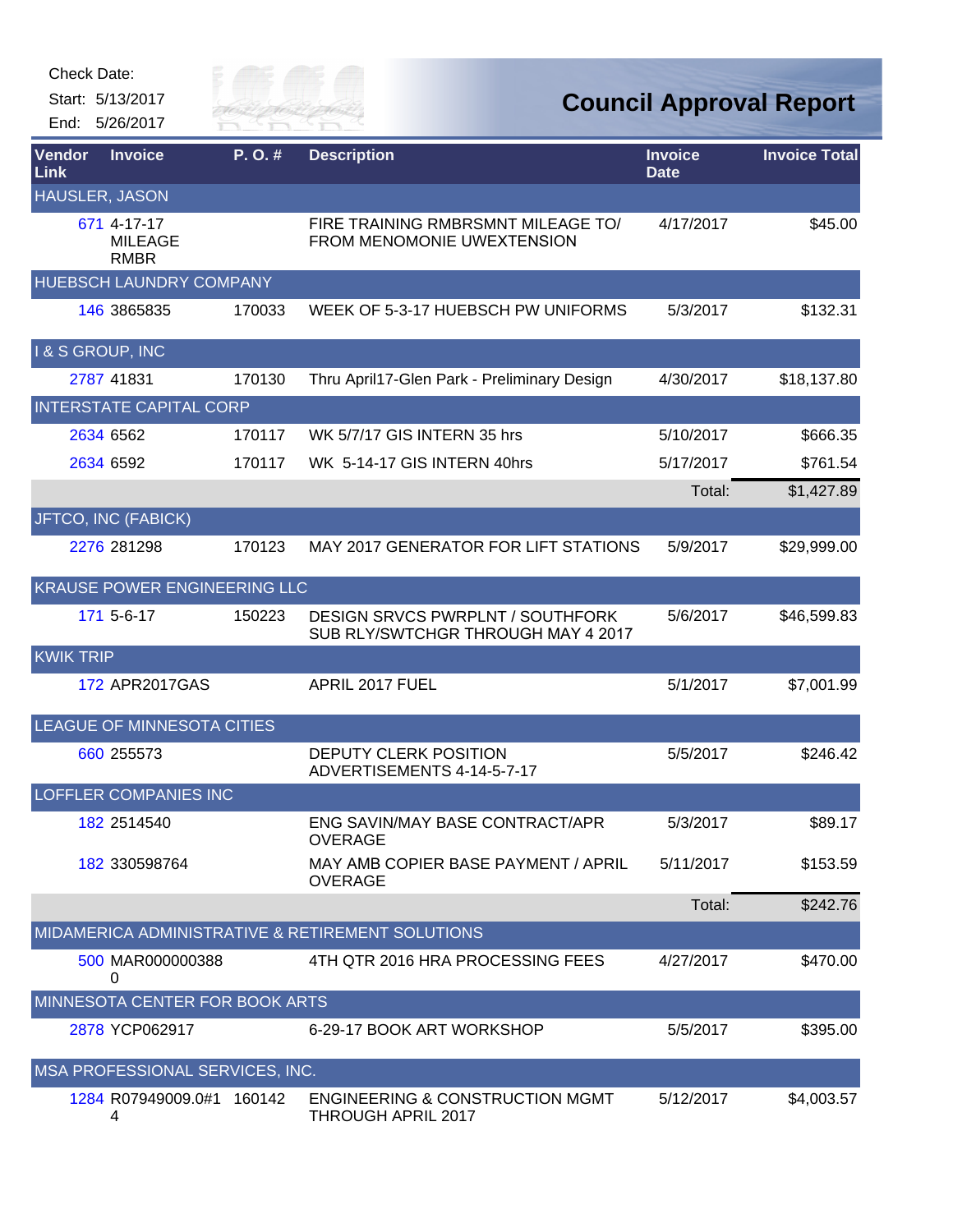| Check Date: |  |
|-------------|--|
|-------------|--|

Start: 5/13/2017 End: 5/26/2017



| <b>Vendor</b><br><b>Link</b> | <b>Invoice</b>                                  | P.O.# | <b>Description</b>                                               | <b>Invoice</b><br><b>Date</b> | <b>Invoice Total</b> |
|------------------------------|-------------------------------------------------|-------|------------------------------------------------------------------|-------------------------------|----------------------|
|                              | PARMETER, KELLY                                 |       |                                                                  |                               |                      |
|                              | 1447 UWRF SPRG<br><b>2017 RMBRS</b>             |       | SPRING 2016-17 TUITION REIMBURSEMENT                             | 5/15/2017                     | \$1,937.63           |
|                              | PIERCE COUNTY FIRE OFFICERS ASSOCIATION         |       |                                                                  |                               |                      |
|                              | 846 2017 RFFD<br><b>SHRD EXPNS</b>              |       | RFFD 2017 "I AM RESPONDING" ANNUAL<br><b>SERVICE</b>             | 5/18/2017                     | \$115.00             |
|                              | 846 2017 RFEMS<br><b>SHRD EXPN</b>              |       | RFEMS 2017 "I AM RESPONDING" ANNUAL<br><b>SERVICE</b>            | 5/18/2017                     | \$115.00             |
|                              |                                                 |       |                                                                  | Total:                        | \$230.00             |
|                              | <b>RFMU PAYMENTS OR REFUNDS</b>                 |       |                                                                  |                               |                      |
|                              | 990610 1584-15 A<br><b>LAPITZ</b>               |       | RFMU OVERPAYMENT 517 WASSON CT#41<br>A LAPITZ 1584-15            | 5/9/2017                      | \$155.20             |
|                              | 990610 1835-00<br><b>AURORA</b><br><b>RESID</b> |       | RFMU OVERPAYMENT 1310 BARTOSH LN<br><b>AURORA 1835-00</b>        | 5/9/2017                      | \$339.27             |
|                              | 990610 2698-24 A<br><b>SCHLECHT</b>             |       | RFMU OVRPYMNT 122 SPRING ST#204 A<br><b>SCHLECHT</b>             | 5/9/2017                      | \$14.40              |
|                              | 990610 3227-01<br><b>TREBUS INVST</b>           |       | RFMU OVERPAYMENT 107 S CUDD AVE<br><b>TREBUS INV 3227-01</b>     | 5/9/2017                      | \$132.91             |
|                              | 990610 4751-02 A&C<br><b>VIRCKS</b>             |       | RFMU OVERPAYMENT 603 CLARK ST 4751-<br>02                        | 5/9/2017                      | \$172.59             |
|                              | 990610 6026-13 B<br><b>VASSER</b>               |       | RFMU OVRPYMNT 1546 S WASSON LN#1 B<br>VASSER 6026-13             | 5/9/2017                      | \$62.31              |
|                              | 990610 6273-22 B&P<br><b>SAHA</b>               |       | RFMU OVRPYMT 1457 WILDCAT CT#104<br><b>B&amp;P SAHA 6273-22</b>  | 5/9/2017                      | \$75.00              |
|                              | 990610 6329-22 B<br><b>MILLER</b>               |       | RFMU OVRPYMT 1457 WILDCAT CT#303 B<br>MILLER 6329-22             | 5/9/2017                      | \$23.20              |
|                              | 990610 7325-01 R<br><b>GJERDE</b>               |       | RFMU OVRPYMT 405 BOBWHITE ST R<br>GJERDE 7325-01                 | 5/9/2017                      | \$135.42             |
|                              | 990610 7528-11 M<br><b>HOLCOMB</b>              |       | RFMU OVRPYMT 1920 F PIKA TRL                                     | 5/9/2017                      | \$100.00             |
|                              | 990610 7915-01 J<br><b>MARIETTA</b>             |       | RFMU OVRPYMT 145 BOBWHITE ST J<br><b>BARIETTA 7915-01</b>        | 5/9/2017                      | \$357.82             |
|                              | 990610 8361-08 S<br><b>DAIGLE</b>               |       | RFMU OVRPYMT 2342 WESTGATE PL S<br>DAIGLE 8361-08                | 5/9/2017                      | \$45.57              |
|                              | 990610 8690-01 S<br><b>PETERSON</b>             |       | RFMU OVRPYMT 224 SMITH CIR S<br><b>PETERSON 8690-01</b>          | 5/9/2017                      | \$74.69              |
|                              | 990610 8992-04 SELAH<br>VIE BI                  |       | RFMU OVRPYMT 1521 SULLIVAN CT SELAH<br><b>VIE BISTRO &amp; C</b> | 5/9/2017                      | \$356.74             |
|                              | 990610 1335-02 J&H<br><b>NEUHAUS</b>            |       | RFMU BDGT RFND 530 BIRCH ST J&H<br><b>NEUHAUS 1335-02</b>        | 5/11/2017                     | \$322.81             |
|                              | 990610 2209-07 S<br><b>VENESS</b>               |       | RFMU BDGT RFND 1408 FOSTER ST S<br><b>VENESS 2209-07</b>         | 5/11/2017                     | \$368.70             |
|                              | 990610 2800-00<br><b>CONGREGATIO</b><br>N       |       | RFMU BDGT RFND 110 N 3RD ST<br><b>CONGREGATIONAL CHURCH</b>      | 5/11/2017                     | \$1,000.00           |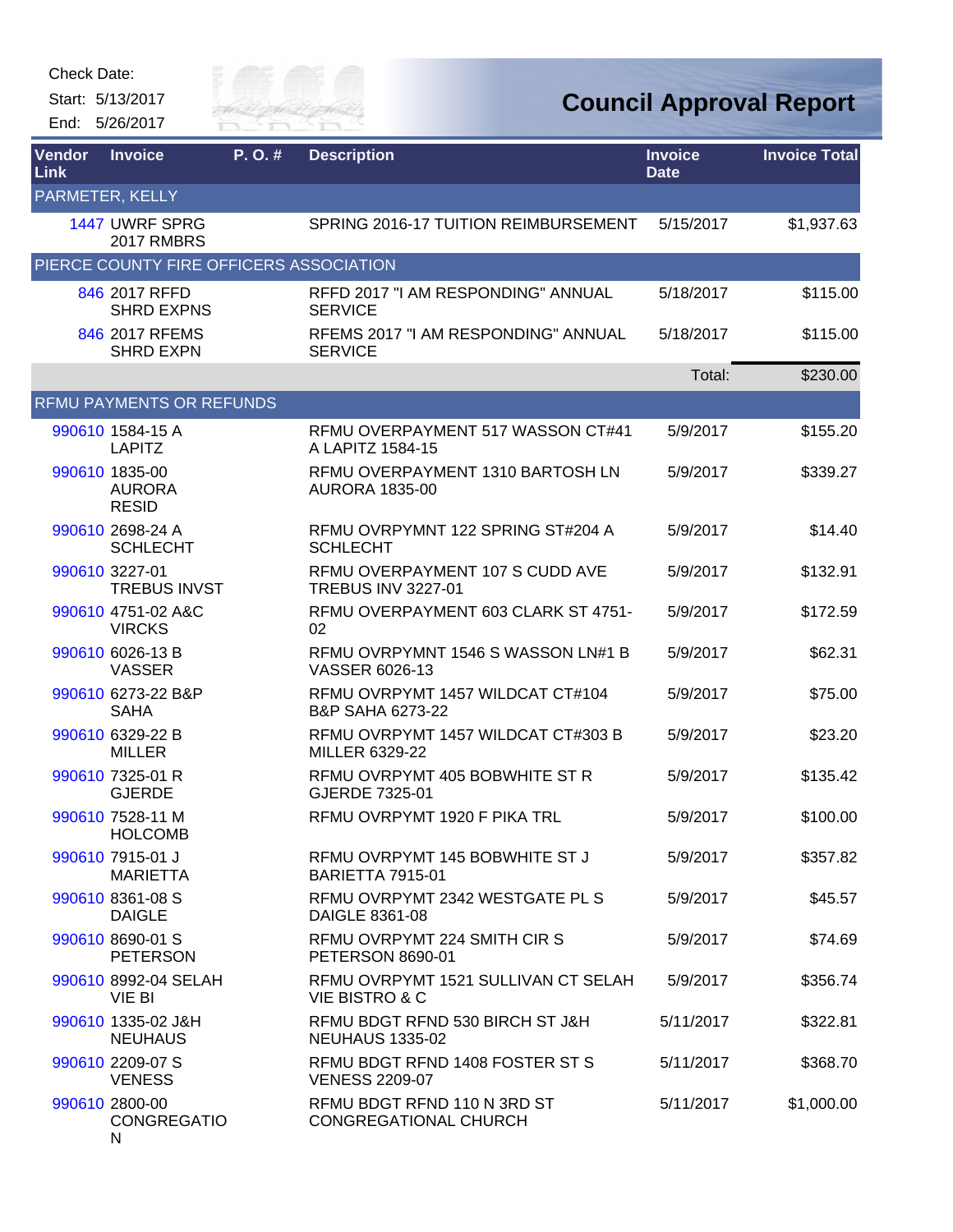Start: 5/13/2017 End: 5/26/2017



| Vendor<br>Link | <b>Invoice</b>                        | P.O.# | <b>Description</b>                                              | <b>Invoice</b><br><b>Date</b> | <b>Invoice Total</b> |
|----------------|---------------------------------------|-------|-----------------------------------------------------------------|-------------------------------|----------------------|
|                | 990610 3027-00 R<br><b>OLSON</b>      |       | RFMU BDGT RFND 206 S 6TH ST R OLSON<br>3027-00                  | 5/11/2017                     | \$424.32             |
|                | 990610 3824-14 S KING                 |       | RFMU BDGT RFND 1119 STATE ST#259 S<br>KING 3824-14              | 5/11/2017                     | \$224.71             |
|                | 990610 4408-00 J<br><b>ANDERSON</b>   |       | RFMU BDGT RFND 1320 ORANGE ST J<br><b>ANDERSON 4408-00</b>      | 5/11/2017                     | \$320.12             |
|                | 990610 5811-04 SART<br><b>INC</b>     |       | RFMU BDGT RFND 1343 N MAIN ST SART<br><b>INC 5811-04</b>        | 5/11/2017                     | \$566.03             |
|                | 990610 6782-01 J<br><b>SMITH</b>      |       | RFMU BDGT RFND 85 W WOODRIDGE DR J<br>SMITH 6782-01             | 5/11/2017                     | \$166.61             |
|                | 990610 6793-02 J&K<br><b>MILLER</b>   |       | RFMU BDGTRFND 62 E WOODRIDGE DR<br><b>J&amp;KMILLER 6793-02</b> | 5/11/2017                     | \$392.31             |
|                | 990610 3902-00 P&B<br><b>ANDERSON</b> |       | RFMU BDGT RFND 241 WJOHNSONST HS<br><b>ANDERSON 3902-00</b>     | 5/11/2017                     | \$275.55             |
|                | 990610 9237-00 P&B<br><b>ANDERSON</b> |       | RFMU BDGT RFND 629 CEMETERY RD HS<br><b>ANDERSON 9237-00</b>    | 5/11/2017                     | \$941.59             |
|                | 990610 1762-00 S<br><b>BROWN</b>      |       | RFMU BDGT RFND 221 WASHINGTON<br><b>ST1762-00 S BROWN</b>       | 5/15/2017                     | \$717.05             |
|                | 990610 2037-01 J&K<br><b>HAMILTON</b> |       | RFMU BDGTRFND 450RIVER HILLS RD2037-<br>01J&K HAMILTON          | 5/15/2017                     | \$384.92             |
|                | 990610 3023-00 M<br><b>POMEROY</b>    |       | RFMU BDGT RFND 617 SPRING ST M<br>POMEROY 3023-00               | 5/15/2017                     | \$433.50             |
|                | 990610 3239-00 G<br><b>MCKAHAN</b>    |       | RFMU BDGT RFND 346 N WASSON LN G<br><b>MCKAHAN 3239-00</b>      | 5/15/2017                     | \$279.07             |
|                | 990610 3537-00 M<br><b>AUGUSTINE</b>  |       | RFMU BDGT RFND 367 CHURCH ST M<br>AUGUSTINE 3537-00             | 5/15/2017                     | \$223.36             |
|                | 990610 4428-00 J<br><b>ARMSTRONG</b>  |       | RFMU BDGT RFND 424 KENNEDY ST J<br>ARMSTRONG 4428-00            | 5/15/2017                     | \$423.59             |
|                | 990610 5119-00 J<br><b>SIMONET</b>    |       | RFMU BDGT RFND 1260 SUNSET LN J<br><b>SIMONET 5119-00</b>       | 5/15/2017                     | \$173.61             |
|                | 990610 5210-03 P<br><b>SYLVARA</b>    |       | RFMU BDGT RFND 924 HOWARD ST P<br>SYLVARA 5210-03               | 5/15/2017                     | \$238.35             |
|                | 990610 5239-00 A<br><b>PAINTER</b>    |       | RFMU BDGT RFND 877 WINTER CT A<br><b>PAINTER 5239-00</b>        | 5/15/2017                     | \$401.61             |
|                | 990610 5449-00 M&D<br><b>PETERSON</b> |       | RFMU BDGTRFND 303 N WINTER ST M&D<br><b>PETERSON 5449-00</b>    | 5/15/2017                     | \$524.23             |
|                | 990610 5477-00 S&T<br><b>HAGUE</b>    |       | RFMU BDGT RFND 543 N GROVE ST S&T<br>HAGUE 5477-00              | 5/15/2017                     | \$402.44             |
|                | 990610 5921-00 J<br><b>CONDE</b>      |       | RFMU BDGT RFND N8267 965TH ST J<br>CONDE 5921-00                | 5/15/2017                     | \$207.40             |
|                | 990610 6732-02 A<br><b>BERGER</b>     |       | RFMU BDGT RFND 57 E WOODRIDGE DR<br>6732-02                     | 5/15/2017                     | \$236.68             |
|                | 990610 7135-01 M&C<br><b>HOFLAND</b>  |       | RFMU BDGT RFND 150 KUSILEK ST M&C<br><b>HOFLAND 7135-01</b>     | 5/15/2017                     | \$427.88             |
|                | 990610 7731-02 K<br><b>TUNELL</b>     |       | RFMU BDGTRFND 1460 CMTRY RDAPT#101<br>KTUNNEL7731-02            | 5/15/2017                     | \$102.66             |
|                | 990610 8204-02 D&P<br><b>DARTT</b>    |       | RFMU BDGT RFND 932 FAIRCHILD DR D&P<br>DARTT 8204-02            | 5/15/2017                     | \$333.83             |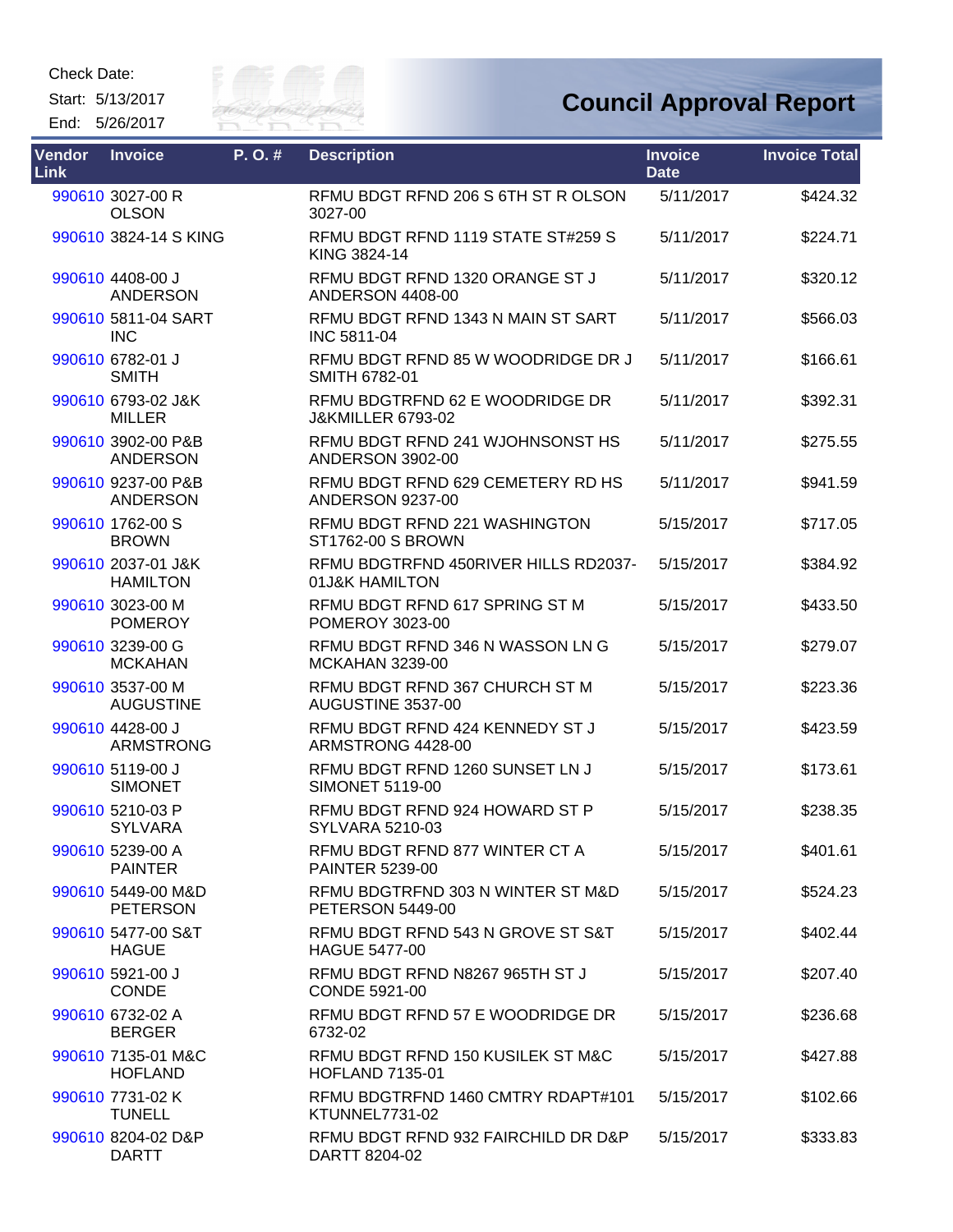Start: 5/13/2017 End: 5/26/2017



| Vendor<br>Link | <b>Invoice</b>                               | P.O.#  | <b>Description</b>                                           | <b>Invoice</b><br><b>Date</b> | <b>Invoice Total</b> |
|----------------|----------------------------------------------|--------|--------------------------------------------------------------|-------------------------------|----------------------|
|                | 990610 9189-06 B<br><b>AMACKER</b>           |        | RFMU BDGTRFND 914 SMAINSTAPT#110 B<br><b>AMACKER 9189-06</b> | 5/15/2017                     | \$239.48             |
|                | 990610 6891-02 R<br><b>MILLER</b>            |        | RFMU BDGT RFND N8210 970TH ST R<br>MILLER 6891-02            | 5/15/2017                     | \$349.48             |
|                | 990610 6883-00 D<br><b>RANDALL</b>           |        | RFMU BDGT RFND N8134 975TH ST D<br><b>RANDALL 6883-00</b>    | 5/15/2017                     | \$418.64             |
|                | 990610 2017 SCHOOL<br><b>SPLYNGHT</b>        |        | 2017 SCHOOL SUPPLY NIGHT FOR LOW<br><b>INCOME STUDENTS</b>   | 5/16/2017                     | \$1,000.00           |
|                |                                              |        |                                                              | Total:                        | \$14,565.65          |
|                | RIVER FALLS CHAMBER OF COMMERCE INC          |        |                                                              |                               |                      |
|                | 225 14326                                    |        | SEPT 2016 CHAMBER CHECKS ORDERED<br><b>MARY ZIMMERMAN</b>    | 9/28/2016                     | \$50.00              |
|                | 225 14470                                    |        | 2017 RFMU REBATE CHECKS                                      | 12/5/2016                     | \$162.00             |
|                | 225 14614                                    |        | 2017 MARY ZIMMERMAN CHAMBER<br><b>AWARDS DINNER</b>          | 1/26/2017                     | \$50.00              |
|                | 225 2017                                     |        | FEE-2017 RF DAYS PARADE                                      | 5/10/2017                     | \$35.00              |
|                | 225 KINNI<br><b>CORRIDOR</b><br><b>BOOTH</b> |        | 2017 RF DAYS MERCHANT KINNI<br><b>CORRIDOR BOOTH</b>         | 5/16/2017                     | \$100.00             |
|                |                                              |        |                                                              | Total:                        | \$397.00             |
|                | RIVER FALLS COMMUNITY ARTS BASE INC          |        |                                                              |                               |                      |
|                | 1580 ELEC BOX 2017                           |        | 2017 CONTRIBUTIONS FOR ELECTRICAL<br><b>BOX ART PROJECT</b>  | 5/16/2017                     | \$1,250.00           |
|                | <b>RIVER FALLS ROTARY</b>                    |        |                                                              |                               |                      |
|                | 458 1945                                     |        | SCOTT NELSON 2ND QTR DUES 2017                               | 4/10/2017                     | \$115.00             |
|                | RIVER FALLS SCHOOL DISTRICT                  |        |                                                              |                               |                      |
|                | 229 5-17-17<br><b>WESTSIDE</b><br>ELM        |        | FOCUS ON ENERGY DELIVERING ENERGY<br>EFFICIENCY TOGET        | 5/17/2017                     | \$277.56             |
|                | 229 5-17-17 ROCKY<br><b>BRANCH</b>           |        | FOCUS ON ENERGY DELIVERING ENERGY<br><b>EFFICIENCY TOGET</b> | 5/17/2017                     | \$1,112.45           |
|                |                                              |        |                                                              | Total:                        | \$1,390.01           |
|                | RIVER FALLS SENIOR CITIZENS                  |        |                                                              |                               |                      |
|                | 438 MAY 2017<br><b>DONATION</b>              | 170034 | AMY 2017 SENIOR CITIZEN MONTHLY<br>DONATION 5 OF 12          | 5/1/2017                      | \$500.00             |
|                | <b>SHORT ELLIOTT HENDRICKSON INC</b>         |        |                                                              |                               |                      |
|                | 244 332156                                   | 160205 | THRU 4/30/17-Lk George Tr (Heritage -Divisi                  | 5/9/2017                      | \$4,020.67           |
|                | 244 332107                                   | 160271 | APRIL 2017 KINNI CORRIDOR/HYDRO<br><b>ELECTRIC PLANNING</b>  | 5/9/2017                      | \$12,316.55          |
|                |                                              |        |                                                              | Total:                        | \$16,337.22          |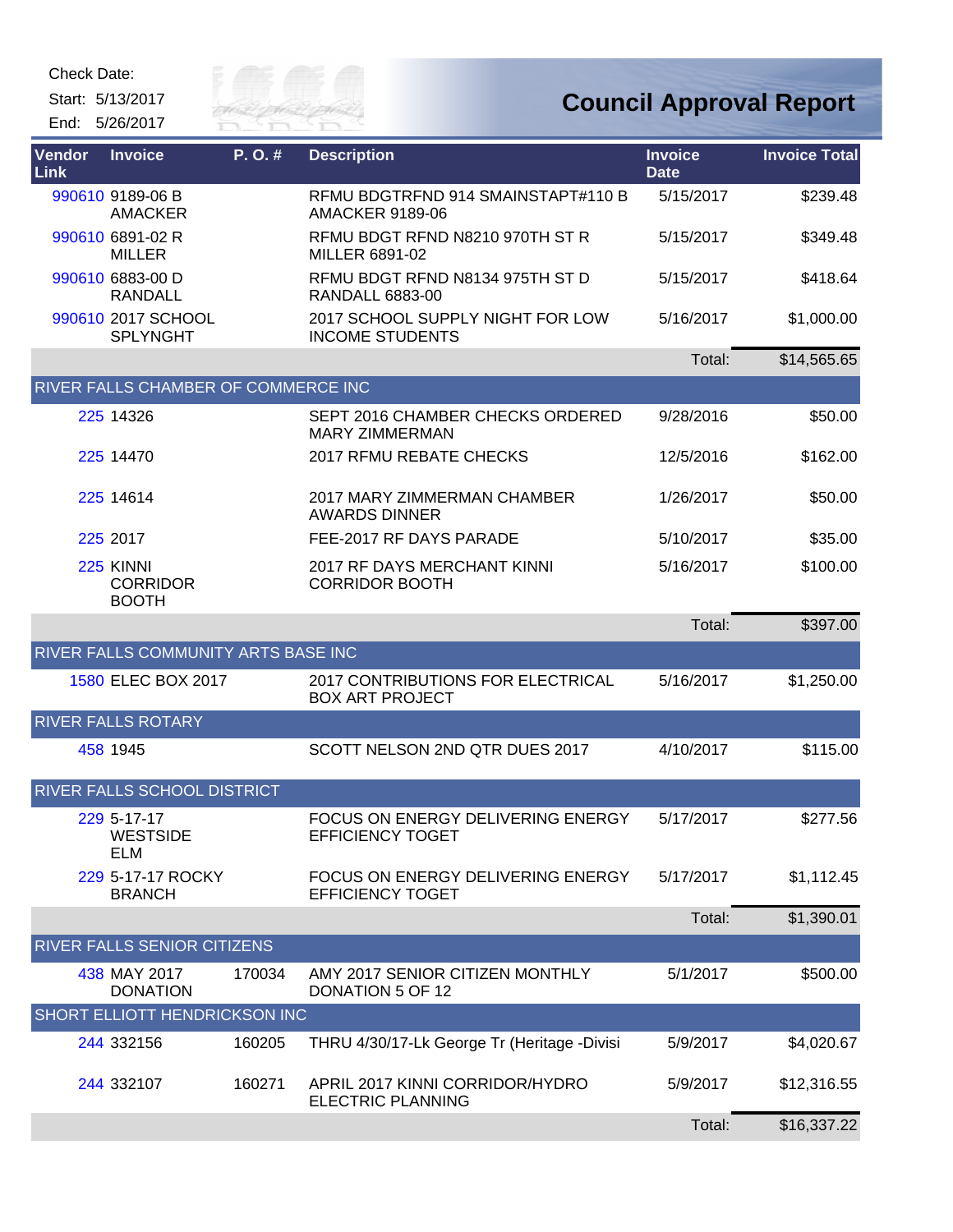| Check Date: |  |
|-------------|--|
|-------------|--|

Start: 5/13/2017

End: 5/26/2017



**Council Approval Report**

| <b>Vendor</b><br>Link | <b>Invoice</b>                             | P. O. # | <b>Description</b>                                            | <b>Invoice</b><br><b>Date</b> | <b>Invoice Total</b> |
|-----------------------|--------------------------------------------|---------|---------------------------------------------------------------|-------------------------------|----------------------|
|                       | <b>ST CROIX COUNTY CLERK</b>               |         |                                                               |                               |                      |
|                       | 650 2017 SPRG<br><b>ELCTN</b>              |         | 2017 SPRING ELECTION CODING-<br><b>PUBLICATION - PRINTING</b> | 5/1/2017                      | \$108.00             |
|                       | <b>STATE CHEMICAL SOLUTIONS</b>            |         |                                                               |                               |                      |
|                       | 945 98198914                               |         | SWEET SUNSATION FRANGRANCE PAK                                | 3/30/2017                     | \$135.36             |
|                       | STUART C IRBY TOOL AND SAFETY              |         |                                                               |                               |                      |
|                       | 156 S010143073.00 170140<br>1              |         | <b>HPS ANCHOR/HPS EXTENSION</b>                               | 5/4/2017                      | \$1,804.20           |
| <b>SUE LANGER</b>     |                                            |         |                                                               |                               |                      |
|                       | 2875 PER DIEM 5-19-<br>17                  |         | <b>MAY 2017 WPPI USER ORIENTATION</b><br><b>TRAINING</b>      | 5/15/2017                     | \$32.50              |
|                       | TOLTZ, KING, DUVALL, ANDERSON & ASSOCIATES |         |                                                               |                               |                      |
|                       | 2172 002017001334                          | 170122  | APR17-N Interceptor Downstrean Rehab                          | 5/8/2017                      | \$806.79             |
|                       | 2172 002017001332                          | 160136  | NORTH SANITARY SEWER INTERCEPT                                | 5/8/2017                      | \$164.87             |
|                       |                                            |         |                                                               | Total:                        | \$971.66             |
|                       | <b>TRANS ALARM INC</b>                     |         |                                                               |                               |                      |
|                       | 557 94443813                               |         | 2ND QTR FIRE MONITORING                                       | 5/1/2017                      | \$119.85             |
| <b>TRICIA TRAYNOR</b> |                                            |         |                                                               |                               |                      |
|                       | 2393 PER DIEM<br><b>LNCH 5-16</b>          |         | LUNCH PER DIEM COMMUNICATION FOR<br><b>WOMEN EAU CLAIRE</b>   | 5/16/2017                     | \$7.94               |
|                       | <b>TYLER TECHNOLOGIES</b>                  |         |                                                               |                               |                      |
|                       | 381 045-188270                             |         | <b>TYLER FORMS MODIFICATIONS</b>                              | 5/1/2017                      | \$341.91             |
|                       | UW EXTENSION - PIERCE COUNTY               |         |                                                               |                               |                      |
|                       | 782 2017 RFFD<br><b>34RL CLRS</b>          |         | RFFD 34 REAL COLORS BOOKS APRIL 2017                          | 4/17/2017                     | \$306.00             |
| <b>UW RIVER FALLS</b> |                                            |         |                                                               |                               |                      |
|                       | 288 8757                                   |         | APR17 ELECTIONS-UWRF FACILITY RENTAL                          | 5/3/2017                      | \$50.00              |
|                       | <b>UW STEVENS POINT</b>                    |         |                                                               |                               |                      |
|                       | 289 ADJUSTED INV<br>658-2                  |         | ZONING BOARD HANDBOOK FOR<br><b>MORRISSETTE</b>               | 5/16/2017                     | \$15.00              |
|                       | <b>VIBRANT HEALTH FAMILY CLINICS</b>       |         |                                                               |                               |                      |
|                       | 790 4-28-17<br>#8000928704                 |         | APRIL 2017 AMBULANCE OCCUPATIONAL<br><b>HEALTH SERVICES</b>   | 4/28/2017                     | \$1,469.24           |
|                       | <b>WESCO DISTRIBUTION INC</b>              |         |                                                               |                               |                      |
|                       | 303 017626                                 | 170141  | MAY 2017 ELECTRIC INVENTORY /<br><b>SHIPPING</b>              | 5/15/2017                     | \$345.31             |